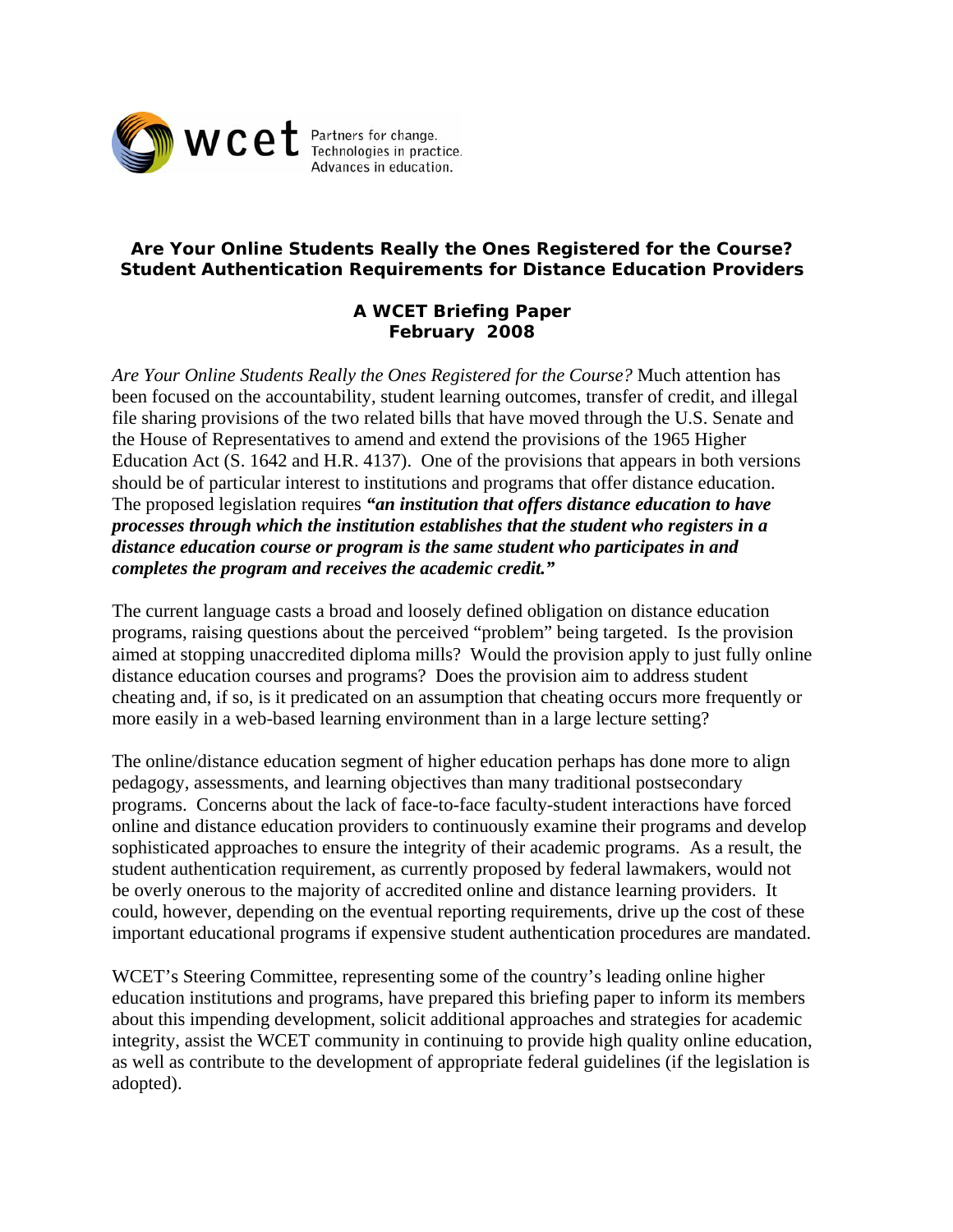# **Some Strategies to Promote Academic Integrity in Distance Education**

## *"Prevention" Approaches to Academic Integrity*

- **Use of multiple assessment techniques in place of high stakes exams.** Most distance learning providers use multi-faceted assessment strategies rather than high stakes proctored exams. Assessments are designed to be frequent, varied, and authentic to the application of learning. Instructors rely on interactive discussions, writing assignments, quizzes, capstone projects, group work, and online exams. Assessments are often modified from semester to semester.
- **Greater reliance on written assignments and threaded discussion.** Students demonstrate learning outcomes through written assignments and interaction with the instructor via discussions. Instructors become familiar with students' writing styles through online discussions. Many online instructors report that they have greater confidence in the authenticity of their online students' work than their classroom students.
- **Use of test banks, and timed test delivery**. Test questions are randomly drawn from banks of questions, so each student gets a different set of questions. Most tests are designed to be open-book, but once a student begins a test, they have a limited amount of time to complete it, and usually only one attempt.
- **Raising awareness among students about what constitutes appropriate and inappropriate academic behavior in an online course.** Many cases of academic dishonesty arise from students' lack of awareness, such as when it is okay and not okay to collaborate on coursework. Many providers now include in course syllabi a college's academic integrity statement and a link to campus policies; a description of academic dishonesty and information on repercussions for academic dishonesty; links to plagiarism information as well as acceptable sources, and descriptions of permissible and nonpermissible collaboration. Some colleges use an honor code approach where communities of learners discuss and agree upon honor codes for courses or programs and the use of ethical decision-making case studies as a part the curriculum.

### *"Compliance" Approaches to Academic Integrity*

• **Plagiarism detection software and browser lock-downs.** Plagiarism detection software can be used for both written assignments and class discussion. Faculty members can simply cut and paste a discussion board post or any written work into the software. This approach is commonly used by instructors in face-to-face courses as well as for online courses. Some instructors use browser lock-down software so the student cannot open additional screens during a test. A weakness to this approach is that the student could have another computer running, but experience has shown that if the student is not familiar with the material, it is very difficult to demonstrate the learning outcomes.